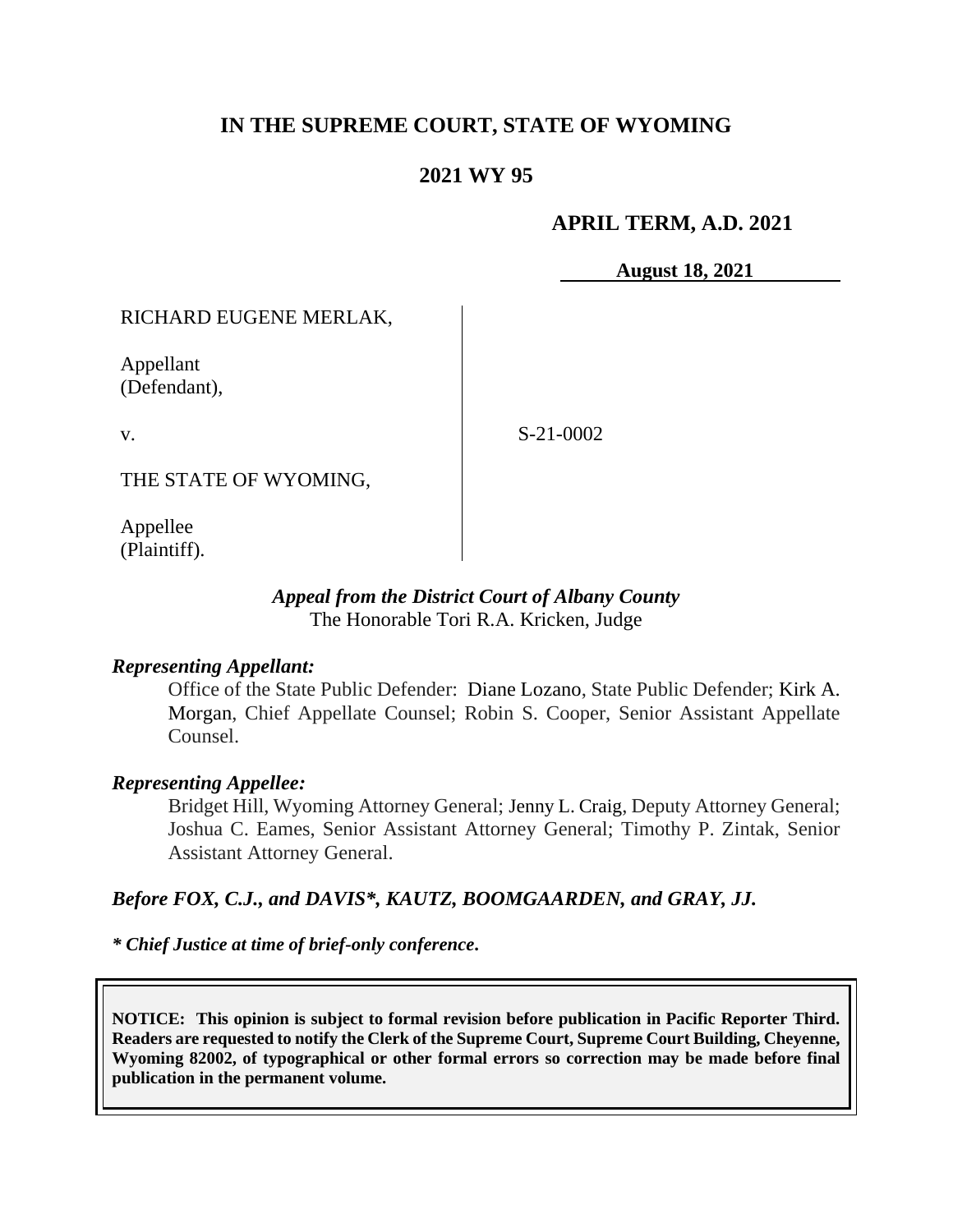## **KAUTZ, Justice.**

[¶1] Richard Eugene Merlak entered an *Alford* plea to third-degree sexual assault and was sentenced to 5-8 years in prison. *See North Carolina v. Alford*, 400 U.S. 25, 91 S.Ct. 160, 27 L.Ed.2d 162 (1970). He raises two arguments on appeal relating to his competency at sentencing, one procedural and the other substantive. Procedurally, he argues the district court erred by imposing sentence without first orally finding him competent to proceed. He also substantively challenges the court's written finding he was competent to proceed with sentencing and contends the court should have instead *sua sponte* suspended the sentencing hearing and ordered a third competency evaluation. Finding no error, we affirm.

#### **ISSUES**

[¶2] Mr. Merlak raises one issue for our review, which we restate as follows:

1. Did the district court err in imposing sentence without first making an oral finding Mr. Merlak was competent to proceed?

We also construe his brief as raising a second issue:

2. Did the district court err by making a written finding Mr. Merlak was competent to proceed with sentencing rather than *sua sponte* suspending the sentencing hearing and ordering him to undergo a third competency evaluation?

#### **FACTS**

[¶3] MH, a developmentally disabled adult male, reported he had been sexually assaulted by his neighbor, Mr. Merlak. Specifically, MH claimed Mr. Merlak made him perform fellatio on Mr. Merlak; Mr. Merlak performed fellatio on him; and Mr. Merlak rubbed petroleum jelly on MH's anal area and digitally penetrated his anus. MH was transported to the hospital, where he was seen by a Sexual Assault Nurse Examiner (SANE nurse). Later testing of MH's penile swabs revealed the presence of Mr. Merlak's DNA.

[¶4] The State charged Mr. Merlak with three counts of first-degree sexual assault in violation of Wyo. Stat. Ann. § 6-2-302(a)(iv) (LexisNexis 2021) ("Any actor who inflicts sexual intrusion on a victim commits a sexual assault in the first degree if . . . [t]he actor knows or reasonably should know that the victim through a mental illness, mental deficiency or developmental disability is incapable of appraising the nature of the victim's conduct."). After pleading not guilty, Mr. Merlak filed a motion for a competency evaluation under Wyo. Stat. Ann. § 7-11-303(a) (LexisNexis 2021). The district court granted the motion, and Mr. Merlak was evaluated by Dr. Amanda Rice at the Wyoming State Hospital. Dr. Rice found him competent to proceed.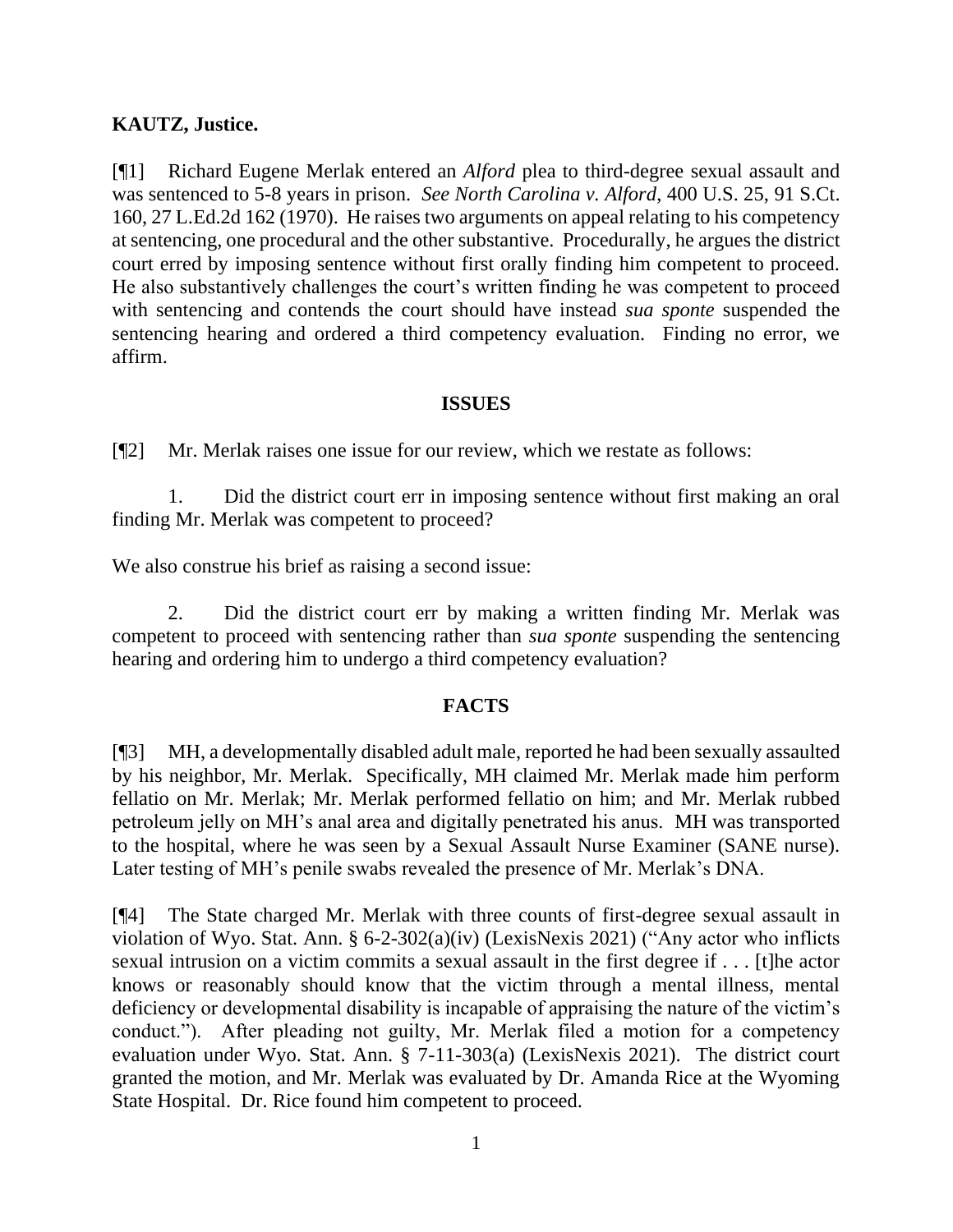[¶5] Mr. Merlak objected to Dr. Rice's "bare bone[s]" competency evaluation, and the district court granted his request for a second evaluation. Dr. Douglas Scambler and Dr. Cynthia Hartung of High Plains Psychological Services, LLC, performed the second evaluation, which included an IQ test. They found Mr. Merlak had an overall IQ score of 65, which was "extremely low" and placed him in the "1st percentile," meaning he scored lower than 99% of individuals his age. However, his performance on the CAST\*MR, the assessment tool used to determine competency for individuals with mild to moderate intellectual disabilities, revealed "he had a relatively strong grasp of basic legal concepts and the details of his case." As a result, Dr. Scambler and Dr. Hartung concurred with Dr. Rice that Mr. Merlak was competent to proceed. Supplied with both evaluations, the district court held a competency hearing and found Mr. Merlak competent.

[¶6] Several months later, Mr. Merlak notified the court that the parties had entered into a plea agreement and he wished to change his plea. Under the terms of the plea agreement, the State agreed to amend the information to a single count of third-degree sexual assault under § 6-2-304(a)(iii), and Mr. Merlak agreed to enter an *Alford* plea to that charge, meaning he would be pleading guilty while simultaneously maintaining his innocence. *See McEwan v. State*, 2013 WY 158, ¶ 15 n.4, 314 P.3d 1160, 1165 n.4 (Wyo. 2013) ("[A]n *Alford* plea is a guilty plea . . . . It differs from a conventional guilty plea *because the defendant denies his guilt* and therefore does not supply a satisfactory basis for the plea, but instead seeks to obtain the benefit of a plea bargain to avoid a potentially harsher penalty than he might receive if he goes to trial and is convicted." (emphasis added) (citing *Alford*, 400 U.S. at 31, 91 S.Ct. at 164, and 5 Wayne R. LaFave, et al., Crim. Proc. § 21.4(f) (3d ed. 2007))); *Kurtenbach v. State*, 2008 WY 109, ¶ 7, 192 P.3d 973, 976 (Wyo. 2008) (an *Alford* plea is "a plea that allows an accused to voluntarily, knowingly, and understandingly consent to the imposition of a prison sentence *even if he is unwilling or unable to admit his participation in the acts constituting the crime*") (emphasis added) (citation omitted). The State also agreed to recommend a sentence of time served.

[¶7] At the change of plea hearing, the district court reviewed Mr. Merlak's constitutional rights and informed him of the consequences of his plea. Mr. Merlak indicated he understood. The court also ensured he understood the plea agreement's terms and his plea was voluntary. Important here, the court informed Mr. Merlak it was not bound by the parties' sentencing agreement and it was free to sentence him to the maximum term of 15 years in prison for third-degree sexual assault. Wyo. Stat. Ann. § 6-2-306(a)(iii) (LexisNexis 2021). It warned him he could not withdraw his plea if it imposed a sentence which deviated from the plea agreement. Mr. Merlak again stated he understood. After ensuring there was a factual basis for the plea and finding Mr. Merlak competent to plead, the district court accepted his plea.

[¶8] Several months later, the parties appeared for a sentencing hearing. At the beginning of the hearing, defense counsel informed the court: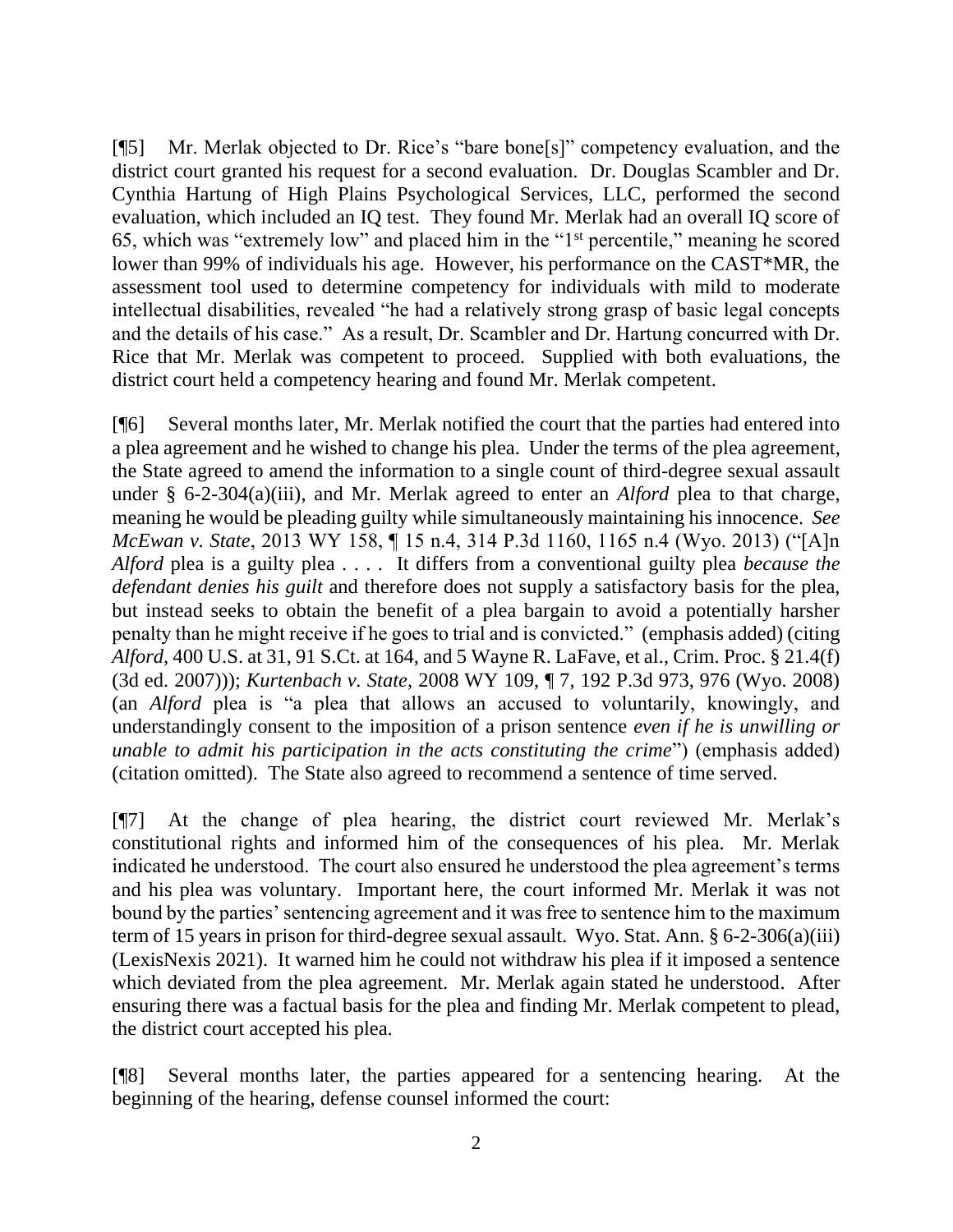On his way over, Mr. Merlak tripped and had a bit of a nasty fall. Hit his head. I let him know for him to stay seated in his chair. I don't want him to stand. It's no disrespect to the Court. I just think . . . that it's probably better. He did, however, get checked out by [Emergency Medical Services] and he does want to proceed today.

The court agreed he should remain seated and, after swearing him in, asked Mr. Merlak whether he was under the influence of any drugs or alcohol or suffering from any mental deficiency which would affect his ability to understand the proceedings. Mr. Merlak responded, "No." The court then asked him about his fall:

> THE COURT: . . . . I understand that on the way over to court just a few moments ago, you tripped and hit your head. I want to check in with you, make sure you feel as though you are able to proceed with this sentencing hearing today.

> > Do you feel comfortable proceeding?

[MR. MERLAK]: Yes.

. . . .

THE COURT: . . . . Are you able to understand everything I'm saying okay?

[MR. MERLAK]: Yes.

THE COURT: Okay.

If at any point in time you start feeling ill or as though you can't track what's going on and need to request that we stop today's proceedings, please let me know and we'll stop and we'll have you come back. I don't want to proceed if there [are] any concerns about how you're doing with having hit your head. Okay, sir?

[Mr. MERLAK]: Okay.

[¶9] The court continued with the sentencing hearing. Consistent with the plea agreement, the State recommended a sentence of time served (775 days at the time of sentencing). Defense counsel also requested a sentence of time served. After the attorney's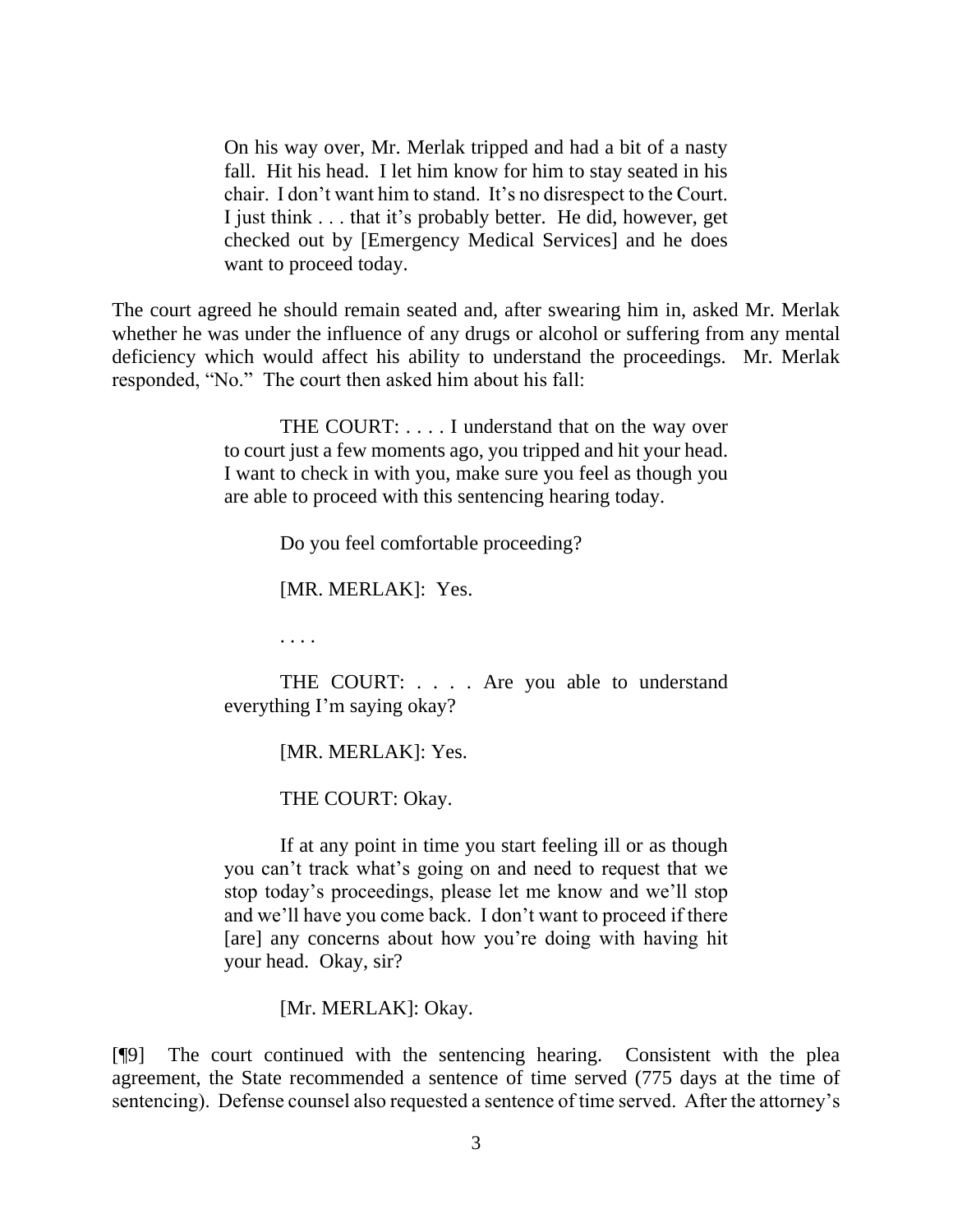arguments, the court asked Mr. Merlak if he was "doing okay so far?" Mr. Merlak nodded and, upon request by the court, verbally confirmed his answer. Mr. Merlak declined the court's offer to allocute. The court sentenced him to 5-8 years in prison, with credit for time served. Mr. Merlak appealed.

## **DISCUSSION**

[¶10] Mr. Merlak argues the district court erred by imposing sentence without first finding he was competent to proceed. He acknowledges, however, the district court made a written finding in the Judgment & Sentence that he was "alert and competent to proceed with sentencing." As a result, we interpret his argument as a procedural challenge to the court's failure to make an oral finding of competency at the sentencing hearing. We also construe Mr. Merlak's brief as claiming the court substantively erred in making a written finding he was competent to proceed with sentencing and should have instead *sua sponte* suspended the proceedings and directed he undergo a third competency evaluation.

[¶11] "'A criminal defendant may not be tried unless he is competent, and he may not waive his right to counsel or plead guilty unless he does so competently and intelligently." *Follett v. State*, 2006 WY 47, ¶ 8, 132 P.3d 1155, 1158 (Wyo. 2006) (quoting *Godinez v. Moran*, 509 U.S. 389, 396, 113 S.Ct. 2680, 125 L.Ed.2d 321 (1993)) (other internal quotation marks omitted). "[A] defendant is competent, under the standards of due process, if he has 'sufficient present ability to consult with his lawyer with a reasonable degree of rational understanding and has a rational as well as factual understanding of the proceedings against him.'" *Id.* (quoting *Godinez*, 509 U.S. at 396, 113 S. Ct. 2680) (other internal quotation marks omitted). This standard is codified in Wyo. Stat. Ann. § 7-11- 302(a) (LexisNexis 2021), which prohibits a person from being "tried, sentenced or punished for the commission of an offense while, as a result of mental illness or deficiency, he lacks the capacity to: (i) [c]omprehend his position; (ii) [u]nderstand the nature and object of the proceedings against him; (iii) [c]onduct his defense in a rational manner; and (iv) [c]ooperate with his counsel to the end that any available defense may be interposed." "[T]he competency requirement continues from the time of arraignment through sentencing." *Follett*, ¶ 8, 132 P.3d at 1158 (citing *Godinez*, 509 U.S. at 403, 113 S.Ct. 2680 (Kennedy, J., concurring), and *deShazer v. State*, 2003 WY 98, ¶ 20, 74 P.3d 1240, 1248 (Wyo. 2003)).

[¶12] In *Fletcher v. State*, 2010 WY 167, ¶ 13, 245 P.3d 327, 331 (Wyo. 2010), we said, "'The determination of whether a defendant is mentally fit to proceed must be made by the trial court.'" *Id.* (quoting *Follett*, ¶ 8, 132 P.3d at 1158, and citing *Hayes v. State*, 599 P.2d 558, 563 (Wyo. 1979)). Mr. Merlak relies on this statement as support for his argument that the district court was required to make an oral finding he was competent to proceed prior to imposing sentence. His reliance is misplaced. The statement originates from our decision in *Hayes*. There we outlined the procedure to determine competency: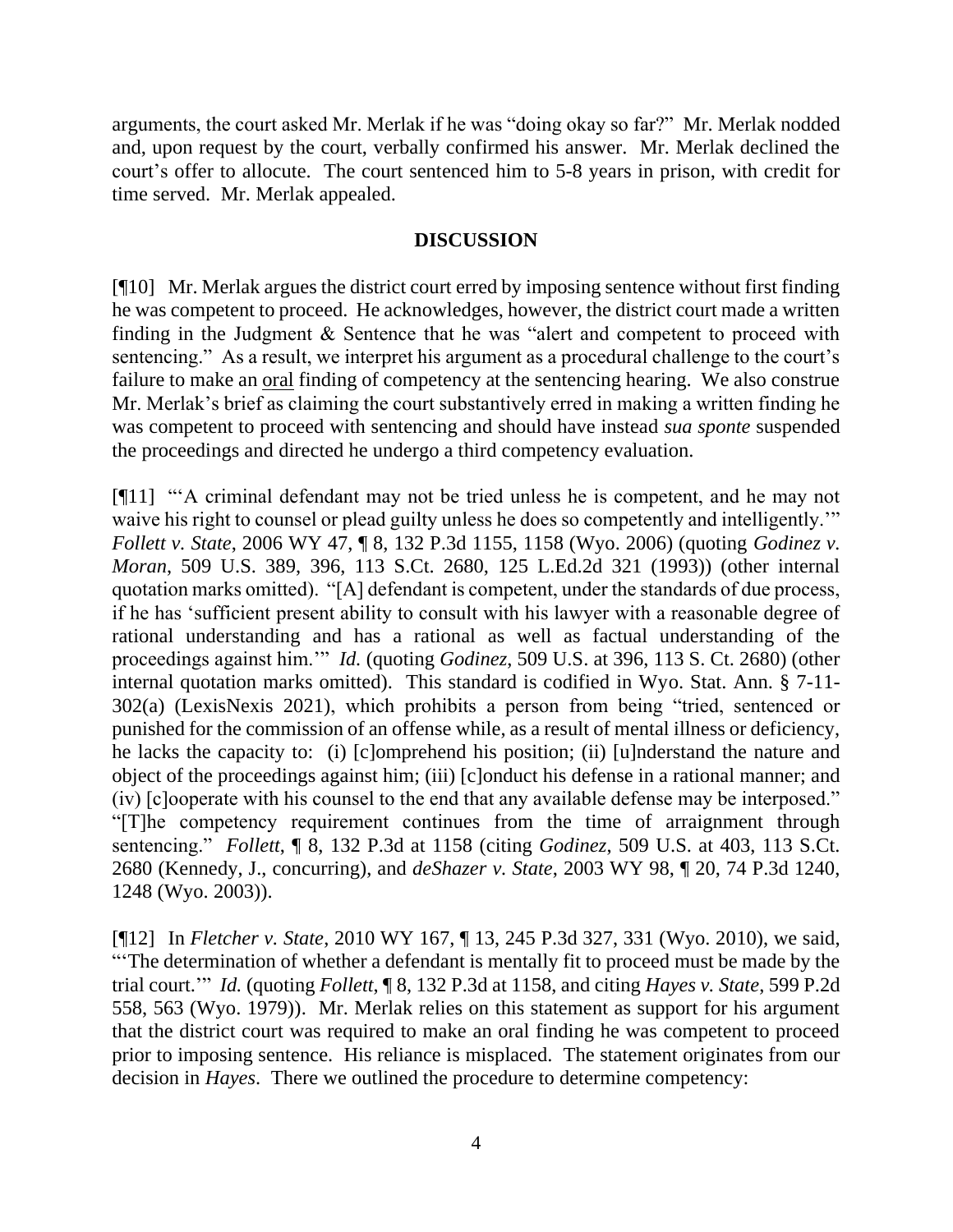When reasonable cause exists to . . . believe [defendant is unfit to proceed due to a mental illness or deficiency], [§ 7-11-303] directs the court to order an examination of the accused by a designated examiner, who must file a written report of his examination with the clerk of court. The clerk delivers copies of the report to the prosecuting attorney and to the accused or his counsel. Within five days thereafter, both the state and the accused may make a written request for an examination by a designated examiner of their own choosing. Such examiner must furnish a copy of the report of his examination to the court and opposing counsel. The court then makes a determination and finding on the issue of fitness to proceed (after a hearing if there is a contest to the examination made by the first designated examiner, or if the court orders a hearing even if there is no contest). If the accused is found by the court not to be fit to proceed due to present mental illness or deficiency, provision is made for [his] hospitalization . . . . If the court finds that the accused is fit to proceed, the regular trial procedure continues.

*Hayes*, 599 P.2d at 562-63. We concluded:

Thus, the determination as to whether or not the accused is unfit to proceed due to mental illness or deficiency at the time of trial *is a court determination, not a jury determination*. It is not in the nature of a defense to the charge. It is a threshold issue, necessary to be resolved to prevent a violation of due process through conviction of a person incompetent to stand trial.

*Id.* (emphasis added) (footnote and citations omitted). The statement that a defendant's competency to proceed must be determined by the trial judge simply means competency is a determination for the court, not the jury.

[¶13] Mr. Merlak cites no other legal authority requiring a court to make an oral pronouncement at sentencing that the defendant is competent to proceed. Our own research has revealed nothing in our case law, statutes, or rules imposing such requirement. Indeed, as the State points out in its brief, W.R.Cr.P.  $32(b)(1)(B)(i)$  requires a "judgment of conviction upon a plea of guilty or nolo contendere" to include a finding that "[t]he defendant was competent to enter a plea." That rule applies to the written judgment of conviction. However, no similar requirement is included with respect to the written sentence. Rule 32(c)(2). Here, the written judgment was combined with the sentence and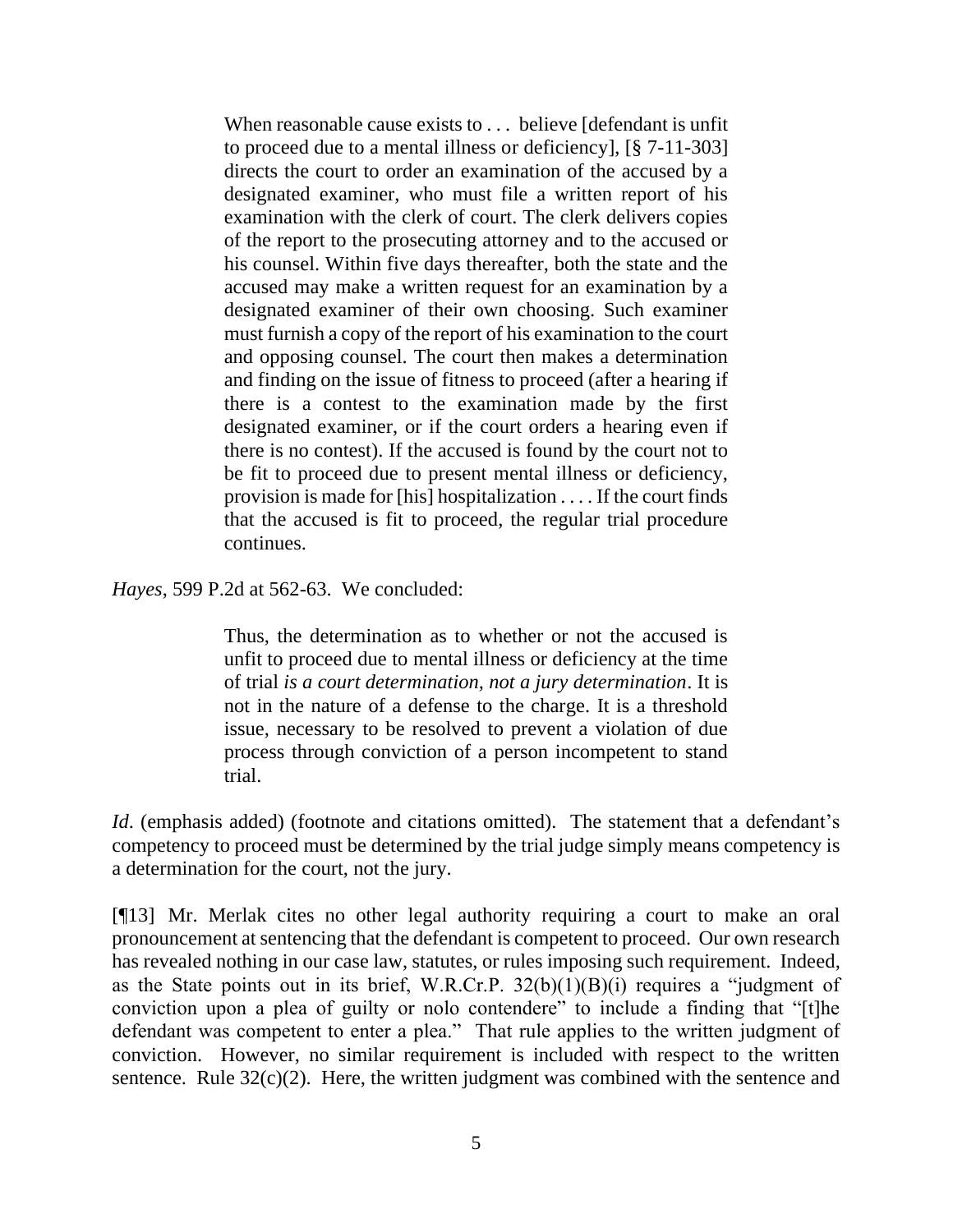contained the appropriate finding. Our rules have no requirements for the contents of an oral sentence that is later reduced to writing.

[¶14] Finding no procedural error, we now turn to Mr. Merlak's substantive argument. He claims the district court erred in finding (in writing) he was competent to proceed with sentencing and should have instead *sua sponte* suspended the sentencing hearing and ordered him to be evaluated a third time. He points to the head injury he suffered immediately prior to the sentencing hearing as support for his argument the court should have stopped the sentencing hearing for a third evaluation. Mr. Merlak notes the head injury resulted in him being seated during the sentencing hearing and medically treated in the form of stitches after the hearing. He also claims his nods and one-word answers to the court's questions, his failure to allocute or provide mitigating evidence, and the court's deviation from the expected sentence of time served without explanation show he did not understand the proceedings.

[¶15] A trial court has a continuing duty to monitor whether a defendant's competency should be evaluated, including a duty to act *sua sponte* when the circumstances warrant. *McLaren v. State*, 2017 WY 154, ¶ 35, 407 P.3d 1200, 1208 (Wyo. 2017) (citing Wyo. Stat. Ann. §§ 7-11-303 and 7-11-304 (LexisNexis 2011)) (other citations omitted). However, because Mr. Merlak had already been subject to two competency evaluations, "'there must be "reasonable cause to believe [he] has a mental illness or deficiency making him unfit to proceed"' before other evaluations are mandated[.]" *Schaeffer v. State*, 2012 WY 9, ¶ 33, 268 P.3d 1045, 1058 (Wyo. 2012) (quoting *Follett*, ¶ 15, 132 P.3d at 1160 and § 7-11-303(a)). "There is no right to a continual succession of competency hearings in the absence of some new factor, and the Wyoming Rules of Criminal Procedure do not place a duty on the trial judge to hold hearing after hearing in the absence of some appearance of change in the defendant's condition since the ruling on competency was made." *Fletcher*, ¶ 29, 245 P.3d at 336 (citation omitted). The parties agree we should review the trial court's decision not to order a further competency evaluation under the substantial evidence standard. *Marshall v. State*, 2016 WY 119, ¶ 12, 385 P.3d 304, 308 (Wyo. 2016). Based on our holding in *Schaeffer*, we look to see whether the court's decision is "'fairly supported by the record of the proceeding at which the [decision was] made.'" *Schaeffer*, ¶ 32, 268 P.3d at 1058 (citations and internal quotation marks omitted).

[¶16] The district court's decision finding Mr. Merlak competent to proceed with sentencing and not ordering a third evaluation is supported by substantial evidence. The only new information potentially impacting Mr. Merlak's fitness to proceed between the second evaluation and the sentencing hearing was the head injury. However, there is no evidence the head injury gave the court reasonable cause to believe he had developed a "mental illness or deficiency" rendering him incompetent to proceed with sentencing. Section 7-11-302(a). Indeed, the record is to the contrary. Defense counsel informed the court Mr. Merlak had suffered a head injury on the way to the courtroom for the sentencing hearing but he had been "checked out by [Emergency Medical Services]." The logical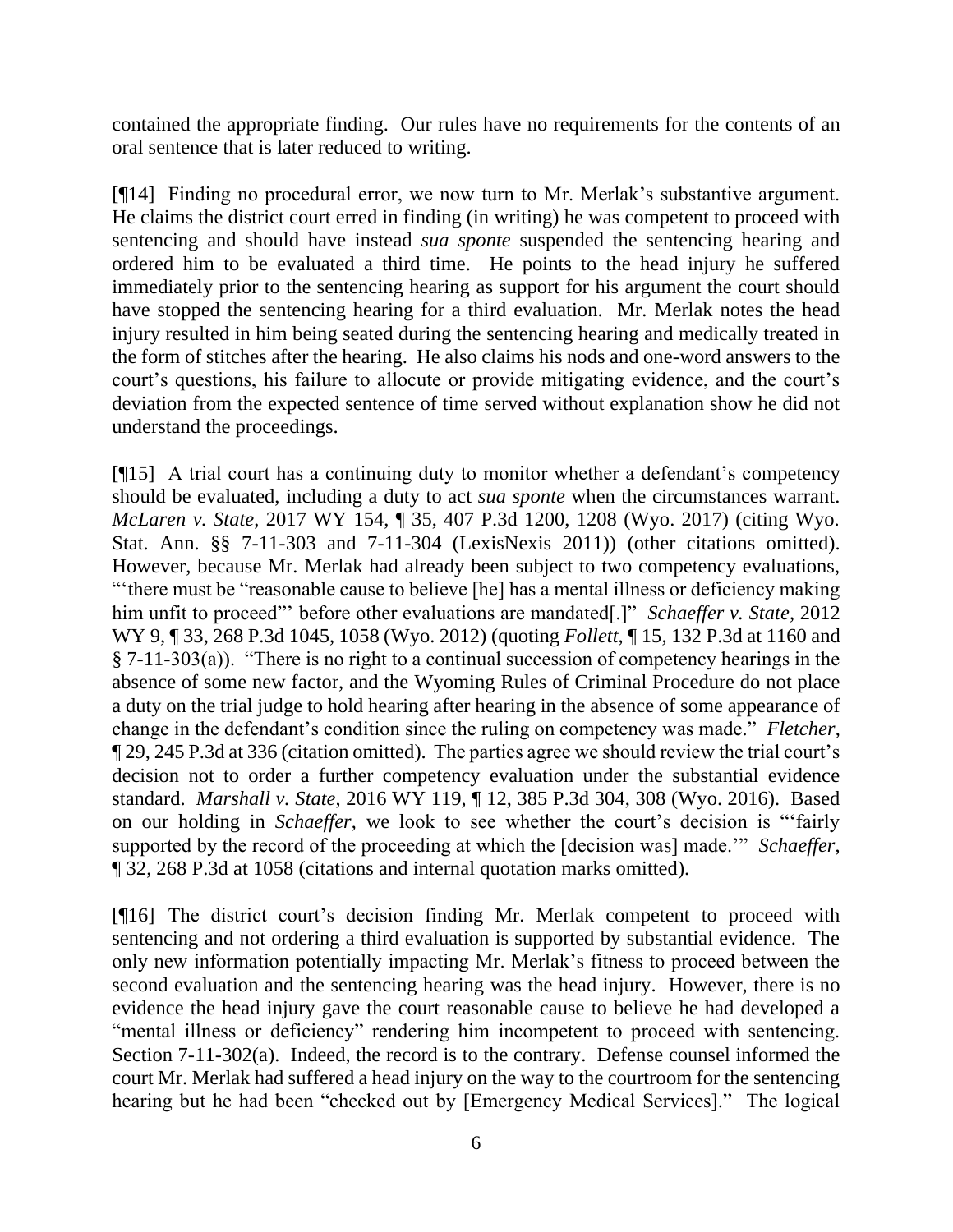inference from this statement is Mr. Merlak had been treated and medically cleared to proceed. Defense counsel also told the court Mr. Merlak wished to proceed with sentencing, and Mr. Merlak himself confirmed to the court he was comfortable proceeding despite his injury.

[¶17] During her argument, defense counsel informed the court she "believe[d]" Mr. Merlak would "probably" be going to the hospital for stitches after the hearing. However, there is no indication in the record he in fact did so. In any event, a head injury requiring stitches does not, without more, equate "to a mental illness or deficiency" rendering one unfit to proceed. There was nothing "more" in this case. Mr. Merlak informed the court he understood what was being said. Although invited to do so, he never requested the court stop the proceedings. Nor did he give the court any indication he was having difficulties comprehending what was occurring.

[¶18] Mr. Merlak's nods and one-word answers did not provide the district court reasonable cause to believe he was mentally unfit to proceed with sentencing. There is nothing unusual about such answers, especially since the questions posed to him were amenable to a yes or no answer or a nod of the head. Moreover, his one-word answers were consistent with his answers at the change of plea hearing, which occurred after the second competency evaluation and prior to the head injury. In other words, his answers did not amount to a "change in his condition" or "new information" triggering the need for further evaluation. *See McLaren,* ¶ 39, 407 P.3d at 1209 (defendant's odd behavior during trial did not warrant an additional competency evaluation because it was consistent with his behavior prior to trial and therefore did not constitute "a change in his condition sufficient to cause the district court to reasonably believe that Mr. McLaren was unfit to proceed"); *Marshall*, ¶ 19, 385 P.3d at 310 ("The report of Mr. Marshall's original competency evaluation makes clear that his behavior and statements prior to and during the [change of plea] hearing in March 2016 were not different or distinct from the behaviors presented during the initial competency evaluation in October 2015. Because there was no new information presented that would give 'reasonable cause to believe that the accused has a mental illness or deficiency making him unfit to proceed,' we find substantial evidence to support the district court's determination that further inquiry into Mr. Marshall's competency was not warranted.") (citations omitted).

[¶19] Mr. Merlak's decision not to allocute or provide mitigating information did not provide the district court reasonable cause to believe he was incompetent. In the context of criminal sentencing, "allocution" means "'[a]n unsworn statement from a convicted defendant to the sentencing judge or jury in which the defendant can ask for mercy, explain his or her conduct, apologize for the crime, or say anything else in an effort to lessen the impending sentence.'" *Wilson v. State*, 2007 WY 55, ¶ 10 n.1, 155 P.3d 1009, 1011 n.1 (Wyo. 2007) (quoting Black's Law Dictionary 83 (8th ed. 2004)). Asking for mercy, explaining his conduct, apologizing, or providing mitigating information would have been inconsistent with Mr. Merlak's *Alford* plea, which allowed him to take advantage of the